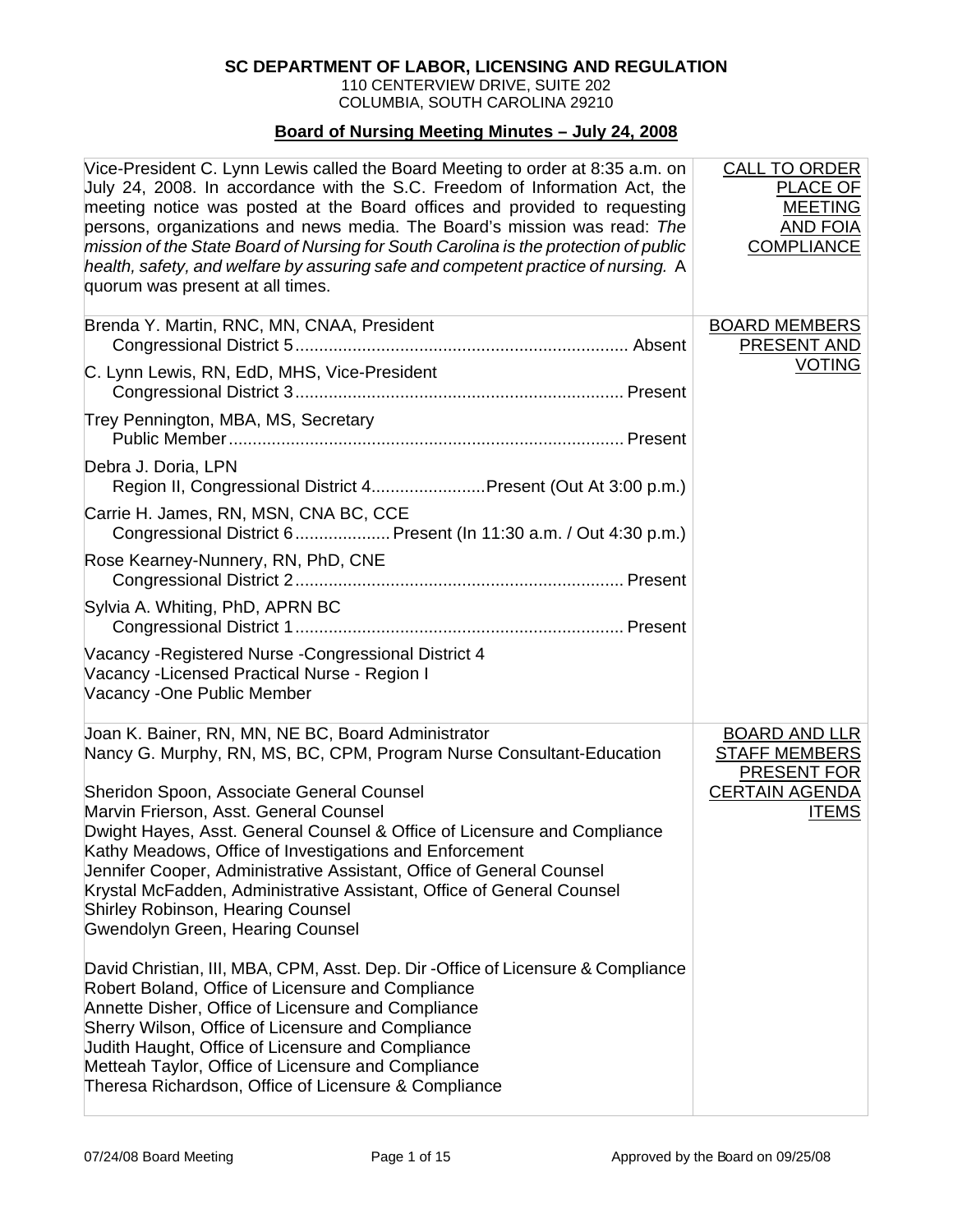| Ruby Brice, LLR - Special Projects                                                                                                                                                                                                                                                                                                                                                                                                                        |                                             |
|-----------------------------------------------------------------------------------------------------------------------------------------------------------------------------------------------------------------------------------------------------------------------------------------------------------------------------------------------------------------------------------------------------------------------------------------------------------|---------------------------------------------|
| The July 24, 2008 Board of Nursing meeting agenda was presented to the Board<br>for review and approval.                                                                                                                                                                                                                                                                                                                                                  | APPROVAL OF<br><b>AGENDA</b>                |
| A motion was made by Dr. Whiting to approve the July 24, 2008 agenda as<br>presented. Mr. Pennington seconded the motion. The motion carried unanimously.                                                                                                                                                                                                                                                                                                 | <b>MOTION</b>                               |
| The July 24, 2008 Board of Nursing meeting Consent Agenda was presented to<br>the Board for review and approval.                                                                                                                                                                                                                                                                                                                                          | <b>APPROVAL OF</b><br><b>CONSENT AGENDA</b> |
| Administrator Appointment to NCSBN Task Force to Assess Boards of Nursing<br><b>Chemical Dependency Programs</b><br>• NCSBN Response to CACC DNP Certification by NAPNAP, AFPNP & PNC<br><b>NCSBN Public Policy</b><br>NCSBN Interactive                                                                                                                                                                                                                  |                                             |
| • NCSBN All Hazards Emergency Operations Guidelines for Boards of Nursing<br>Advisory Opinion Index<br>For Approval: New IRC Member - Diller                                                                                                                                                                                                                                                                                                              |                                             |
| A motion was made by Ms. Doria to approve, accept and/or adopt items on the<br>Consent Agenda as presented. Dr. Whiting seconded the motion. The motion<br>carried unanimously.                                                                                                                                                                                                                                                                           | <b>MOTION</b>                               |
| The April 10, 2008 Board of Nursing Strategic Planning Meeting Minutes were<br>presented for Board review and approval.                                                                                                                                                                                                                                                                                                                                   | APPROVAL OF<br><b>MINUTES</b>               |
| A motion was made by Dr. Kearney-Nunnery to approve the April 10, 2008 Board<br>of Nursing Strategic Planning Meeting Minutes as presented. Ms. Doria seconded<br>the motion. The motion carried unanimously.                                                                                                                                                                                                                                             | <b>MOTION</b>                               |
| The May 15, 2008 Board of Nursing Meeting Minutes were presented for Board<br>review and approval.                                                                                                                                                                                                                                                                                                                                                        |                                             |
| A motion was made by Mr. Pennington to approve the May 15, 2008 Board of<br>Nursing Meeting Minutes as presented. Dr. Whiting seconded the motion. The<br>motion carried unanimously                                                                                                                                                                                                                                                                      | <b>MOTION</b>                               |
| Ms. Bainer announced that Lisa Williams-Holloway has accepted the Program<br>Nurse Consultant for Practice position and will begin on August 6, 2008.                                                                                                                                                                                                                                                                                                     | ADMINISTRATOR'S<br><b>REPORT</b>            |
| Ms. Bainer reported that the S.C. Department of Labor, Licensing and Regulation<br>will begin utilizing video teleconferencing (VTC) and other electronic methods for<br>board and committee meetings.                                                                                                                                                                                                                                                    |                                             |
| Ms. Bainer has completed her term on the National Council of State Boards of<br>Nursing (NCSBN) Awards Committee. She was asked to serve on the NCSBN<br>Task Force to Assess Boards of Nursing Chemical Dependency Programs. Ms.<br>Bainer commented that at their first meeting she noted a great deal of family<br>support in other recovery programs. Ms. Bainer is near completion of her NCSBN<br>Institute of Regulatory Excellence (IRE) project. |                                             |
| Ms. Bainer reported that it is time to renew the contract for the Palmetto Nurse<br>magazine. Although it is not is not a scholarly journal, the Palmetto Nurse is the<br>Board's primary method of disseminating important licensure information to our                                                                                                                                                                                                  | <b>PALMETTO NURSE</b>                       |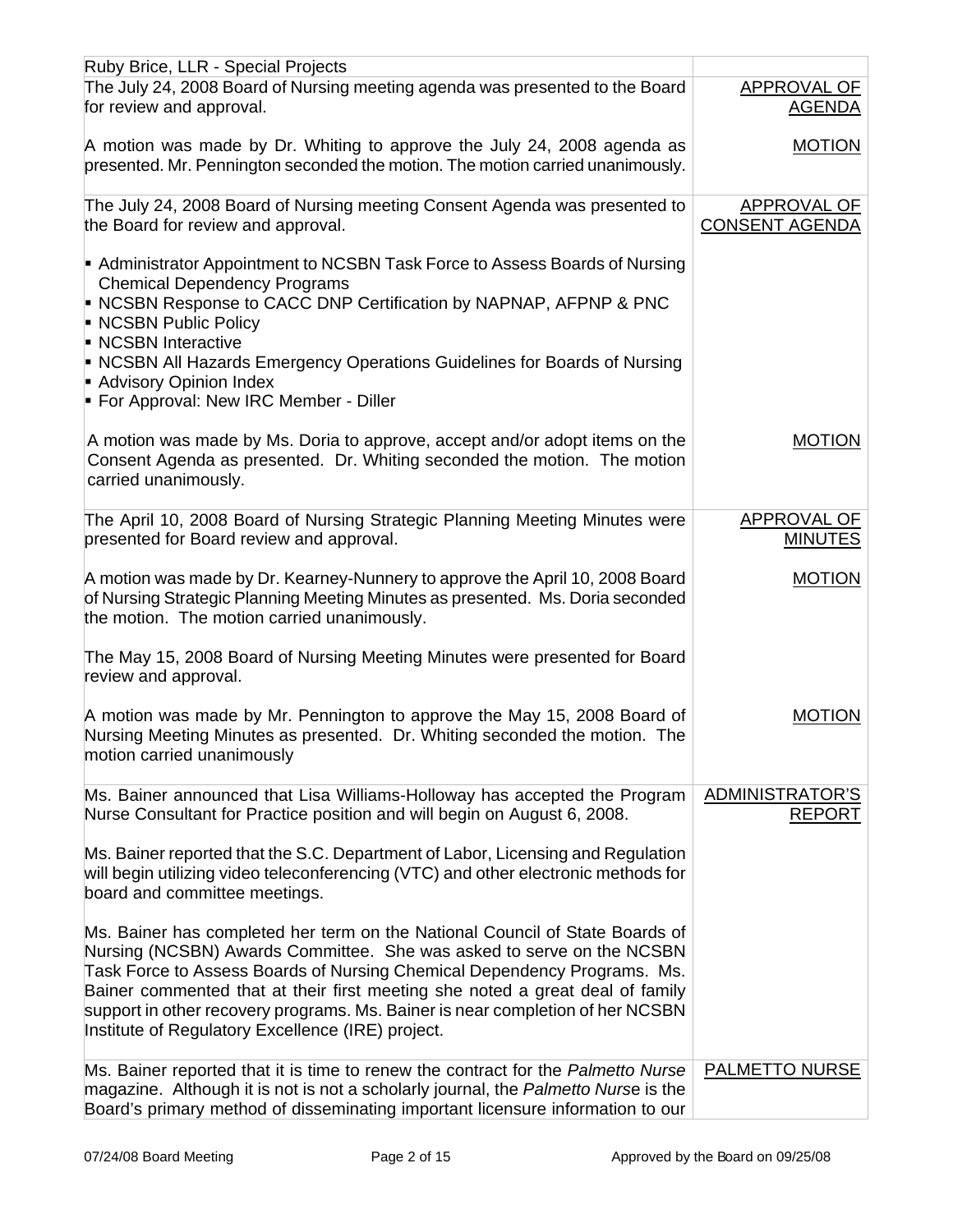| nurses. Currently, Ms. Bainer and Ms. Buchanan write and edit the articles for the<br>magazine. Ms. Williams-Holloway will contribute articles on practice. It was<br>suggested that consideration be given to, but not limited to, columns from the legal<br>/disciplinary areas, Recovering Professional Program (RPP), and an article on<br>common types of offenses that lead to disciplinary action. Ms. Bainer invited<br>Board Members to write articles or be interviewed for the Palmetto Nurse. Mr.<br>Pennington will write an article for the fall on his role as lay member.                                                                                                                                                                                                                                                                                                                                                                         |                                       |
|-------------------------------------------------------------------------------------------------------------------------------------------------------------------------------------------------------------------------------------------------------------------------------------------------------------------------------------------------------------------------------------------------------------------------------------------------------------------------------------------------------------------------------------------------------------------------------------------------------------------------------------------------------------------------------------------------------------------------------------------------------------------------------------------------------------------------------------------------------------------------------------------------------------------------------------------------------------------|---------------------------------------|
| Ms. Bainer explained that with the restructuring of the Professional and<br>Occupational Licensure Division (POL) of the S.C. Department of Labor, Licensing<br>and Regulation (LLR), Board of Nursing staff Joan Bainer, Nancy Murphy, Lisa<br>Williams-Holloway, Rosemary Chase and Dottie Buchanan will be under Board<br>Affairs Staff.                                                                                                                                                                                                                                                                                                                                                                                                                                                                                                                                                                                                                       | <b>RESTRUCTURING</b><br><b>UPDATE</b> |
| Mr. Christian explained that the Boards of Nursing and Medical Examiners<br>licensing staffs have been the pilot study over the past for the current<br>restructuring. He introduced supervisors Robbie Boland-Initial Licensure Section;<br>Annette Disher-Renewal Section; and Dwight Hayes-Compliance and Discipline.<br>Mr. Hayes introduced Sherry Wilson, Judith Haught, Theresa Richardson and<br>Metteah Taylor who will be working in Compliance and Discipline.                                                                                                                                                                                                                                                                                                                                                                                                                                                                                         |                                       |
| Mr. Hayes explained that non-routine applications, such as "yes" answers on<br>renewals, will fall under his area. They will review and determine whether the<br>application can be handled by Board policy or go through the process of consent<br>agreement in accordance with the grid or go to hearing. They will have 120 days<br>to address these issues.                                                                                                                                                                                                                                                                                                                                                                                                                                                                                                                                                                                                   |                                       |
| Mr. Christian stated that only 15-20 cases now go through the Investigative<br>Review Committee instead of 65 or more cases as before. Ms. Bainer and Ms.<br>Murphy participate on the Resolutions Committee (Committee) staffing cases.<br>Ms. Williams-Holloway will also participate on the Committee. The Committee has<br>all investigation information prior to the meeting. At least one nurse is always<br>Recommendations are made based on the Board's Disciplinary<br>present.<br>Sanctions Guidelines Chart. The Committee relies heavily on the nurses,<br>especially in the area of determining whether a fine should be the minimum or<br>maximum based on the merits of the case. Kathy Meadows documents the<br>Committee recommendations and provides a report at the next Board meeting.<br>Ms. Bainer provided a Legal Aspects Workshop for the investigators. Often times,<br>investigators come to Ms. Bainer to ask questions about cases. |                                       |
| Mr. Christian reported that many other LLR licensing boards have reviewed and<br>are impressed with the format and detail of the Disciplinary Sanctions Guidelines<br>Chart (the grid). The Boards of Pharmacy and Dentistry have adapted the grid to<br>meet the needs of their areas. Other boards will soon be using a grid also.                                                                                                                                                                                                                                                                                                                                                                                                                                                                                                                                                                                                                              |                                       |
| Mr. Christian asked if the Board still wanted to have all consent agreement come<br>to the Board for review or if they wanted to have the Board President review at the<br>time she signs the agreement. In their review, the Board may accept or reject the<br>consent agreement and offer suggestions for changes. If nurse does not accept<br>the consent agreement, a formal complaint is issued and a panel hearing<br>scheduled. The Board would like to continue reviewing the consent agreements.<br>Dr. Kearney-Nunnery asked how best to alert attorneys that board members have<br>questions regarding the consent agreements. Mr. Hayes asked to be told in<br>advance so that he could have the necessary documents for discussion. He                                                                                                                                                                                                               |                                       |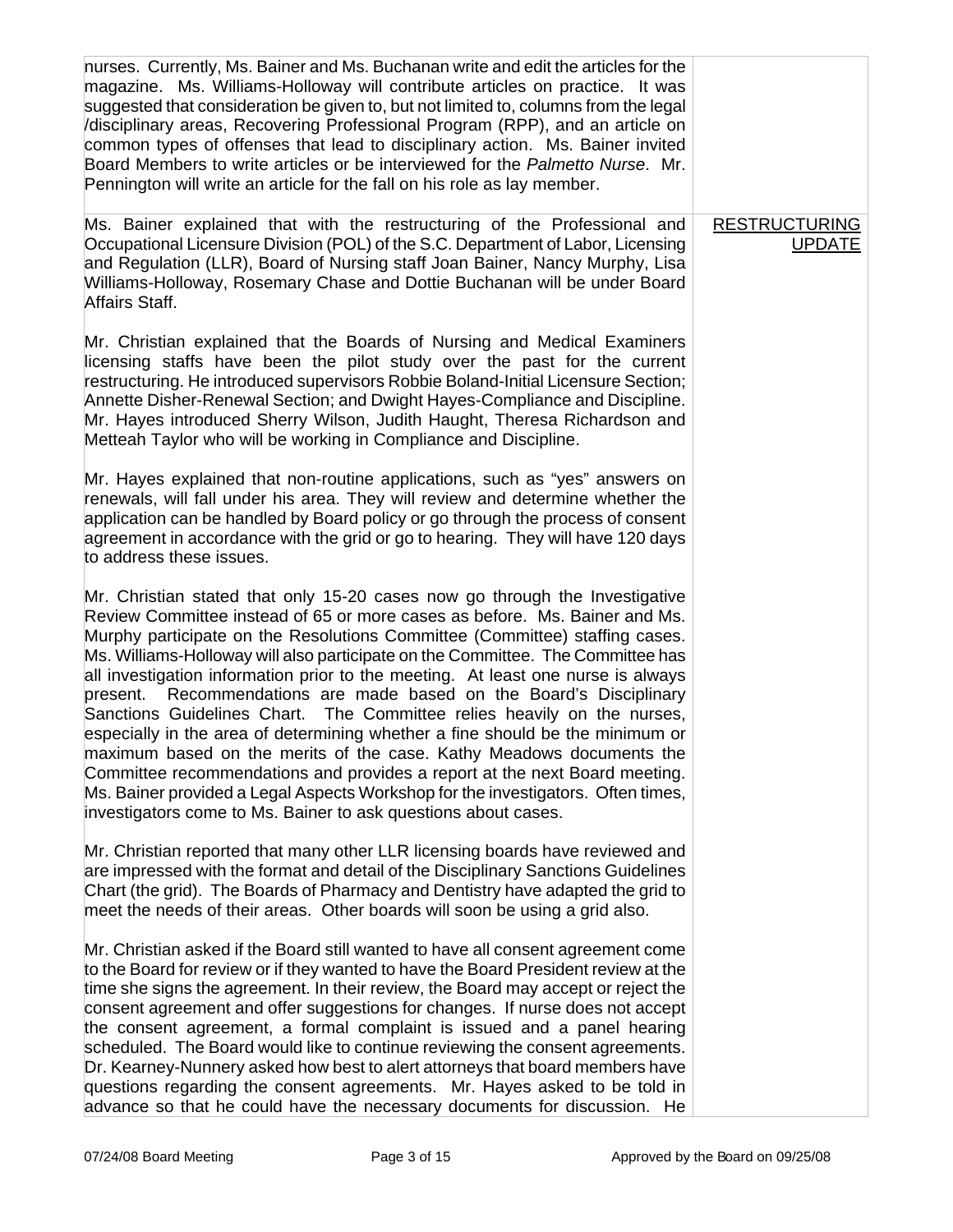| cautioned the Board that not all questions could be answered due a risk of tainting<br>the Board if they should have to hear the case at a later date.                                                                                                                                                                                                                                                                                                                                                                                                                                                                      |                    |
|-----------------------------------------------------------------------------------------------------------------------------------------------------------------------------------------------------------------------------------------------------------------------------------------------------------------------------------------------------------------------------------------------------------------------------------------------------------------------------------------------------------------------------------------------------------------------------------------------------------------------------|--------------------|
| Mr. Christian reported that he will serve as the LLR liaison for the Recovering<br>Professional Program (RPP). In the past, the boards have spoken to the RPP<br>separately. Mr. Christian will now be speaking as one voice for LLR. Compliance<br>for all boards will be under Licensure and Compliance.                                                                                                                                                                                                                                                                                                                  |                    |
| Ms. Bainer and Ms. Murphy worked on the National Council of State Boards of<br>Nursing (NCSBN) grant for criminal background checks. We are not able to move<br>forward with the grant at this time due to state laws.                                                                                                                                                                                                                                                                                                                                                                                                      |                    |
| Ms. Bainer reported that of the 90 audit requests for competency documentation,<br>85 chose employer verification. Approximately 20% have not submitted their<br>information in a timely manner. By law, advanced practice registered nurses<br>(APRN) have 72 hours to provide the required documentation. The law provides<br>five days for registered nurses and licensed practical nurses to respond. Nurses<br>are calling to see what we have sent by certified mail and delaying or not going to<br>pick up letters from the post office. Calls from nurses asking what the Board sent<br>to them by certified mail. | <b>AUDITS</b>      |
| Problems with this audit include but are not limited to:                                                                                                                                                                                                                                                                                                                                                                                                                                                                                                                                                                    |                    |
| • Nurses having their employer sign the certification form after receiving the<br>audit letter.                                                                                                                                                                                                                                                                                                                                                                                                                                                                                                                             |                    |
| • Many nurses have said that they were not aware that they needed to have<br>their documentation prior renewal. Some have left the job and the former<br>employer will not sign for the time period.<br>• APRN were looking on internet for general information sheet. It was explained<br>to them that the information required is listed in the Nurse Practice Act. Did<br>not require APRNs practicing outside South Carolina to provide the general<br>information sheet due to different requirements in other states.                                                                                                 |                    |
| If nurses have an employer certification signed now for this audit (May 1, 2006 $-$<br>April 30, 2008), can they use the same document for their next renewal (May 1,<br>2008 – April 30, 2010)? The Nurse Practice Act requires documented evidence of<br>at least one of the requirements <i>during</i> the licensure period.                                                                                                                                                                                                                                                                                             |                    |
| Further discussion included but was not limited to emphasizing that there is the<br>possibility of a civil penalty for non-compliance with the audit, possibility of<br>allowing a request for a 48 hour extension for submission of audit information,<br>issuance of a cease and desist order for non-compliance after 30 days, possibility<br>of a civil penalty set at 1-30 days late, and increasing the penalty for 30-60 days<br>late, 61-120 days late, etc similar to the unlicensed practice policy, penalties<br>charged by other licensure boards for non-compliance in an audit, concern that<br>nurses        |                    |
| It was suggested that the information be shared with the nursing education deans<br>as well as the SC Hospital Association. This would assist educating students and<br>employers.                                                                                                                                                                                                                                                                                                                                                                                                                                          |                    |
| Ms. Bainer reported that the National Council of State Boards of Nursing (NCSBN)<br>visit has been delayed to 2009. Dr. Kearney-Nunnery reported that the goal of<br>NCSBN is to visit certain number of boards each year.                                                                                                                                                                                                                                                                                                                                                                                                  | <b>NCSBN VISIT</b> |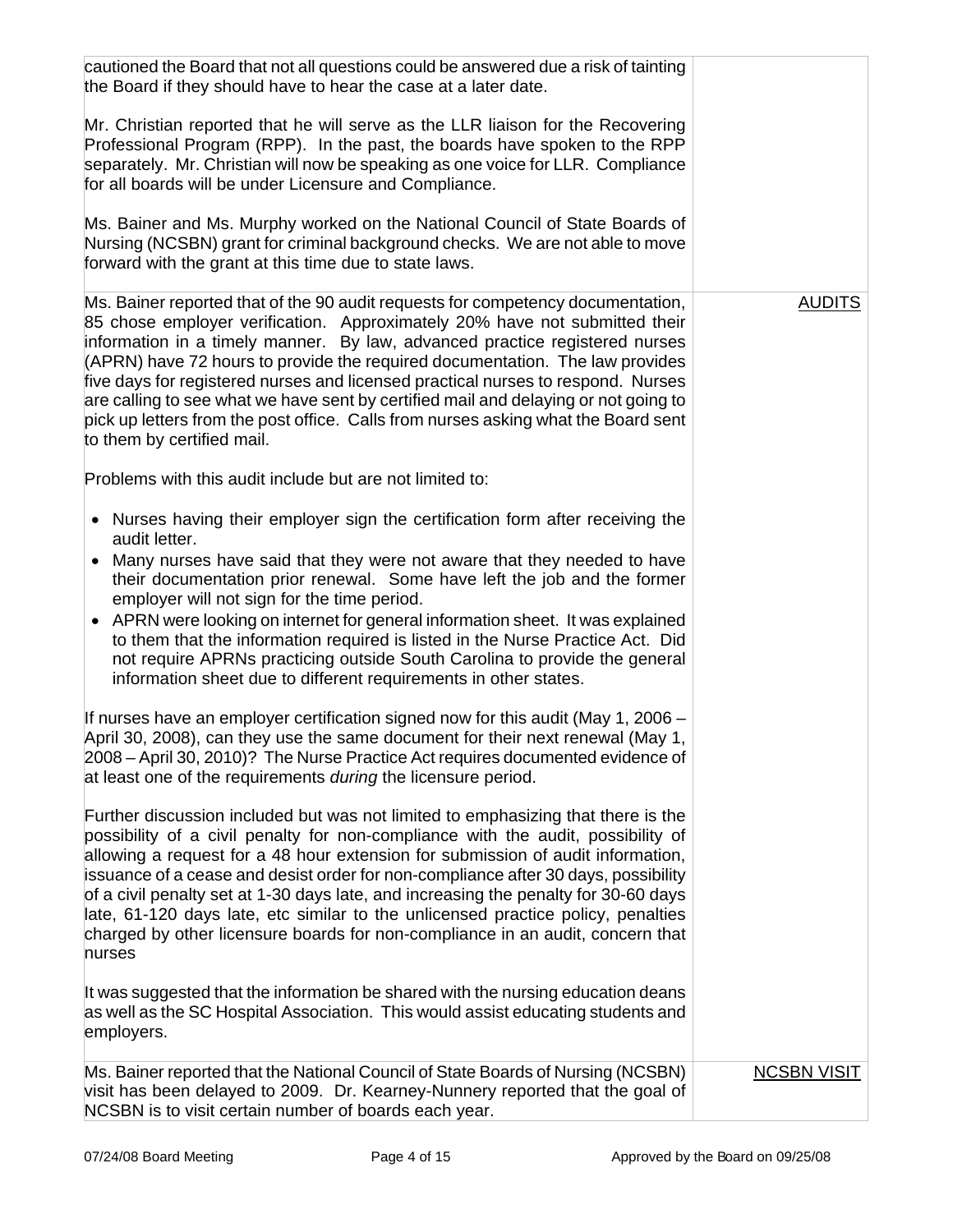| In 2010, the Board of Nursing will celebrate 100 years of nursing regulation.<br>National Council of State Boards of Nursing will be honoring our state for 100<br>years of regulation.                                                                                                                                                                                                                                                                                                                                                                                                                                                                                                                                                                                                                                                                                                                                        | 100 YEARS OF<br><b>NURSING</b><br><b>REGULATION</b>                                |
|--------------------------------------------------------------------------------------------------------------------------------------------------------------------------------------------------------------------------------------------------------------------------------------------------------------------------------------------------------------------------------------------------------------------------------------------------------------------------------------------------------------------------------------------------------------------------------------------------------------------------------------------------------------------------------------------------------------------------------------------------------------------------------------------------------------------------------------------------------------------------------------------------------------------------------|------------------------------------------------------------------------------------|
| Discussion for the celebration included, but was not limited to, offering continuing<br>education contact hours for attendance of the official celebration, including past<br>board members, administrators and staff, inviting the current governor and past<br>governors, videotaping the celebration, and requesting videos of a nursing<br>memorabilia from schools and facilities in our state to display during the<br>celebration.                                                                                                                                                                                                                                                                                                                                                                                                                                                                                      |                                                                                    |
| The site survey team appointed by the Advisory Committee on Nursing (ACON)<br>completed its survey for South University's proposed baccalaureate degree<br>nursing program on March 14, 2008. A copy of the survey report with the finding<br>and recommendations was provided to the Board. At its June 17, 2008 meeting,<br>ACON recommended that the Board grant initial approve for the program. Dr.<br>Michelle Liken appeared before the Board to respond to questions. Dr. Liken<br>reported that Cheryl Stevenson is now the Associate Dean of Students.<br>Discussion included but was not limited to the 2.5 GPA enrollment requirements<br>and the number of courses to be taught by the director of the nursing program.                                                                                                                                                                                           | <b>SOUTH</b><br><b>UNIVERSITY</b>                                                  |
| A motion was made by Dr. Kearney-Nunnery to grant initial approval status for the<br>South University Baccalaureate Degree Nursing (BSN) Program with the<br>recommendation that as a new program, the nursing program director teach a<br>maximum of two courses during the academic year or one course during two of<br>the four quarters. Dr. Whiting seconded the motion. The motion carried<br>unanimously.                                                                                                                                                                                                                                                                                                                                                                                                                                                                                                               | <b>MOTION</b>                                                                      |
| Rebecca Fogerty, M.D. of Minute Clinic and Michael J. Ayotte, R.Ph. Director of<br>CVS Pharmacy - Government Affairs appeared before the Board to request<br>exemption from Section 40-33-34 to allow a precepting physician to supervise four<br>full time employees at their clinics. They will be meeting with the Boards of<br>Pharmacy and Medical Examiners if approved by the Board of Nursing.<br>Discussion included but was not limited to opportunities for advancement for<br>APRNs, their Joint Commission on Accreditation of Healthcare Organizations<br>(JCAHO) accreditation, the availability of the physician within 10 minutes and by<br>telephone, sharing of medical records electronically with primary care physicians<br>and other Minute Clinics, plans for six clinics in Columbia and eight in the<br>Greenville/Spartanburg area, and the separation between Minute Clinic and CVS<br>Pharmacies. | <b>REQUEST TO</b><br><b>SUPERVISE FOUR</b><br><b>NPS - MINUTE</b><br><b>CLINIC</b> |
| A motion was made by Dr. Whiting to approve supervision of four advanced<br>practice registered nurses (APRN) and extend the mileage requirement.<br>Dr.<br>Kearney-Nunnery seconded the motion. The motion carried unanimously.                                                                                                                                                                                                                                                                                                                                                                                                                                                                                                                                                                                                                                                                                               | <b>MOTION</b>                                                                      |
| Ms. Bainer will be in attendance when this matter is heard by the Board of Medical<br>Examiners.                                                                                                                                                                                                                                                                                                                                                                                                                                                                                                                                                                                                                                                                                                                                                                                                                               |                                                                                    |
| Mr. Spoon provided the Board with a draft Advisory Committee on Nursing<br>(ACON) Bylaws along with ACON member comments and pertinent regulations.<br>He explained that the format is similar to other delegation charters. ACON Chair<br>Stephanie Burgess also appeared before the Board. ACON member comments<br>emailed to Dr. Burgess were reviewed and taken into consideration when making                                                                                                                                                                                                                                                                                                                                                                                                                                                                                                                             | <b>ACON CHARTER</b>                                                                |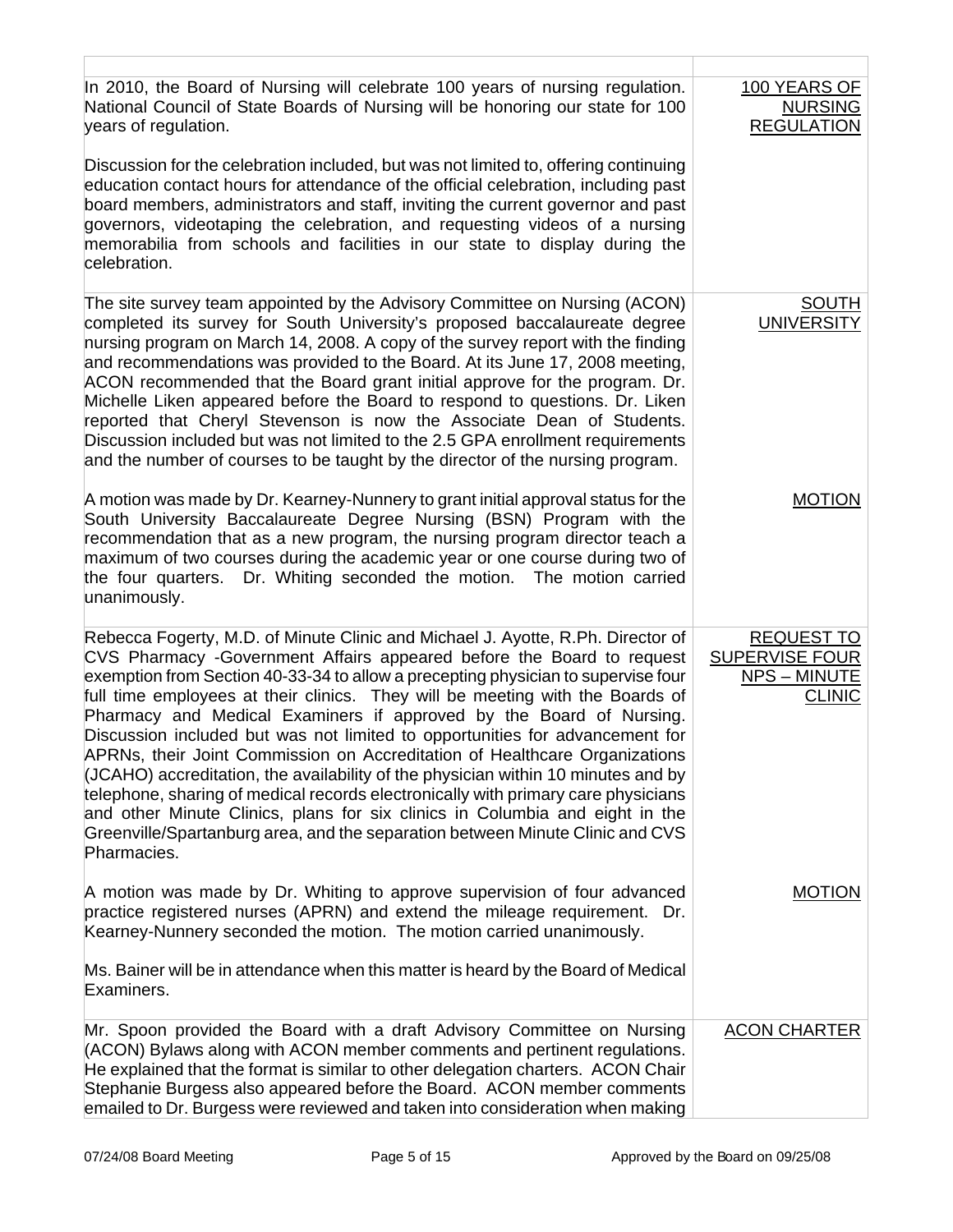| the revisions. Discussion included but was not limited to recusal for educational,<br>professional, geographical or conflicts of interest, increase in number of educators<br>for education program site surveys, graduate education representation, changing<br>the current #5 to #1 and the current #1 to #5, nominations are reviewed by ACON<br>with official action taken by the Board, using similar language in other committee<br>charters, collaboration between committee secretary and administrative staff and<br>not removing committee member absences with good reason.<br>A motion was made by Dr. Kearney-Nunnery to approve the Advisory Committee<br>on Nursing (ACON) charter with changes. Mr. Pennington seconded the motion.<br>The motion carried unanimously.                                                                                                                                                                                                                                                                                                                                                                                                                                                                                                                                                                                                                                                                                    | <b>MOTION</b>                                                                                                       |
|---------------------------------------------------------------------------------------------------------------------------------------------------------------------------------------------------------------------------------------------------------------------------------------------------------------------------------------------------------------------------------------------------------------------------------------------------------------------------------------------------------------------------------------------------------------------------------------------------------------------------------------------------------------------------------------------------------------------------------------------------------------------------------------------------------------------------------------------------------------------------------------------------------------------------------------------------------------------------------------------------------------------------------------------------------------------------------------------------------------------------------------------------------------------------------------------------------------------------------------------------------------------------------------------------------------------------------------------------------------------------------------------------------------------------------------------------------------------------|---------------------------------------------------------------------------------------------------------------------|
| Abbe L. Fass, RN, BSN, Program Director at Greenville Technical College<br>submitted a request for a letter of support from the Board of Nursing for their<br>Board-Approved refresher course. Greenville Technical College is applying for a<br>U.S. Department of Labor Employment and Training Administration grant. The<br>school requested a letter stating that their refresher course is approved by the<br>Board and that the refresher course is an option for nurses with lapsed or inactive<br>nursing licenses to reinstate their licenses. Discussion included but was not<br>limited to the Board not showing favoritism for one Board approved refresher<br>course over another, review of the draft letter provided, and removal of the last<br>paragraph and last sentence of the second paragraph of the draft letter presented.                                                                                                                                                                                                                                                                                                                                                                                                                                                                                                                                                                                                                        | <b>REQUEST</b><br><b>GREENVILLE</b><br><b>TECHNICAL</b><br><b>COLLEGE FOR</b><br><b>LETTER OF</b><br><b>SUPPORT</b> |
| A motion was made by Ms. Doria to provide the letter stating that the Greenville<br>Technical College refresher course meets Board requirements. Motion failed.<br>A motion was made by Dr. Kearney-Nunnery to approve the draft letter of support<br>for the Greenville Technical College refresher course with removal of the last<br>sentence in paragraph two and removal the entire paragraph three. Ms. Doria<br>seconded the motion. The motion carried unanimously.<br>The motion was amended by Dr. Kearney-Nunnery to include removal of the<br>reference line and correction to the address block. Ms. James seconded the<br>amended motion. The motion carried unanimously.                                                                                                                                                                                                                                                                                                                                                                                                                                                                                                                                                                                                                                                                                                                                                                                   | <b>MOTION</b><br><b>MOTION</b><br><b>MOTION</b>                                                                     |
| Dr. Lewis reported on the one day National Council of State Boards of Nursing<br>(NCSBN) Unlicensed Assistive Personnel (UAP) Workshop she attended. She<br>was disappointed that most of the discussion was only in the area of geriatric care.<br>The distinction was made between Certified Medical Assistant (CMA) and<br>Medication Assistant - Certified (MA-C). Board discussion included but was not<br>limited to educational requirements for CMA, MA-C, and CNA, and the difference<br>titles used in practice.<br>Ms. Bainer reported that she receives a number of practice calls related to the<br>delegation to and supervision of UAPs. She explained that new legislation this<br>year requires physicians supervising UAPs to be immediately available rather than<br>just readily available. Ms. Bainer reported that she had researched and located<br>information from the UAP summit from a number of years ago as well as other<br>information collected on this topic. She reported that Florida has approximately<br>140,000 regulated CMAs with only our staff members in that area. There is hope<br>that NSCBN will offer a grant to assist in this regulation. With restructuring, Ms.<br>Bainer will work in collaboration with the Office of Licensure and Compliance who<br>would manage this area. She would like to develop a survey to send to boards<br>who currently regulation UAPs to determine what parts of their implementation | <b>NCSBN UAP</b><br><b>WORKSHOP</b><br>REPORT/<br><b>MA-C UPDATE</b>                                                |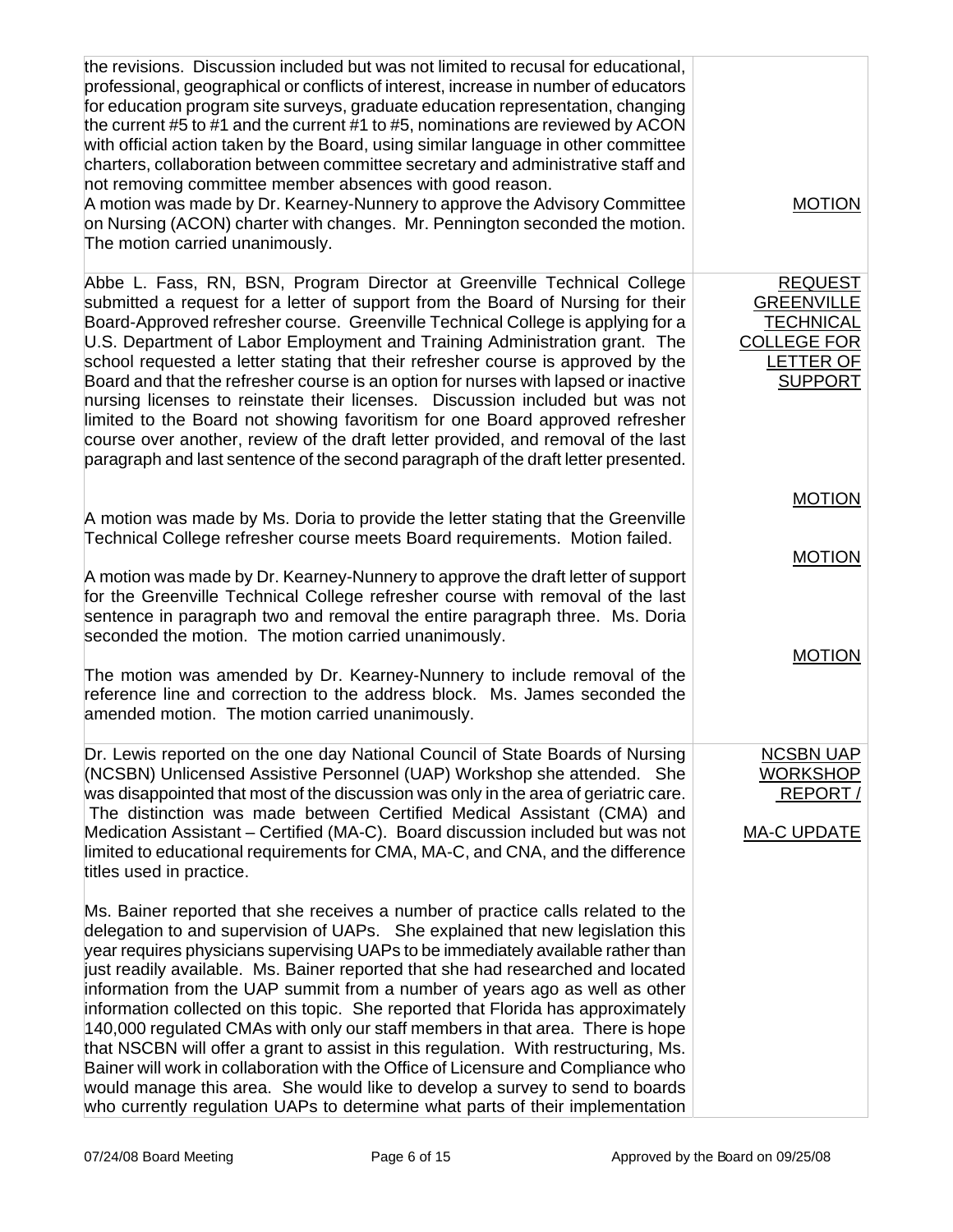| and processes were successful and which ones they would handle differently now.<br>A timeline will need to be developed with the Office of Licensure and Compliance.<br>Board discussion included but was not limited to possibility of a needs<br>assessment, required education and providers, review of NSCBN and other states<br>information on regulation of UAP and education of the public.                                                                                                                                                                           |                                                                        |
|------------------------------------------------------------------------------------------------------------------------------------------------------------------------------------------------------------------------------------------------------------------------------------------------------------------------------------------------------------------------------------------------------------------------------------------------------------------------------------------------------------------------------------------------------------------------------|------------------------------------------------------------------------|
| Ms. Bainer provided the Board with changes to the Disciplinary Sanctions<br>Guidelines Chart (grid) which were requested at the April 10, 2008 Strategic<br>Planning Meeting for their review and approval. The Board asked that the<br>Unauthorized Practice Policy (unlicensed practice) be included with the grid as an<br>addendum for reference.                                                                                                                                                                                                                        | <b>SANCTION GRID</b>                                                   |
| A motion was made by Dr. Kearney-Nunnery to approve the recommended<br>changes to the Disciplinary Sanctions Guidelines Chart as presented. Ms. Doria<br>seconded the motion. The motion carried unanimously.                                                                                                                                                                                                                                                                                                                                                                | <b>MOTION</b>                                                          |
| Sheridon Spoon and Dwight Hayes presented a draft charter for the Disciplinary<br>Review Committee (DRC) as requested at the last Board meeting.  The Board<br>reviewed the draft charter. Mr. Hayes and Mr. Spoon responded to questions<br>from the Board regarding the DRC process. The Board asked that more<br>information on the types of cases that come before the DRC along with the draft<br>charter be presented at the next meeting. Mr. Hayes will provide more<br>information.                                                                                 | <b>DRC CHARTER</b>                                                     |
| The Board reviewed the information for the National Council of State Boards of<br>Nursing (NCSBN) Annual Meeting and Delegate Assembly. The meeting will be<br>held on August 5-8, 2008 in Nashville, TN. Ms. Martin and Ms. Bainer are serving<br>as the Board's delegates. Discussion included but was not limited to the 2008<br>Slate of Candidates, recommendation and rationale for APRN Model Act and<br>Rules, recommendation and rationale regarding Education Model Rules, and<br>recommendation and rationale for membership fees for associate NSCBN<br>members. | <b>NCSBN ANNUAL</b><br>MEETING /<br><b>DELEGATE</b><br><b>ASSEMBLY</b> |
| A motion was made by Dr. Kearney-Nunnery to allow the delegates to make<br>decisions on votes based on discussion and their judgment. Dr. Whiting<br>seconded the motion. The motion carried unanimously.                                                                                                                                                                                                                                                                                                                                                                    | <b>MOTION</b>                                                          |
| Ms. Bainer reported that the "Housekeeping" and criminal background check with<br>the identification badge bills had passed during this legislative session. Mr.<br>Boland's area will be working with the criminal background checks. They are<br>targeting January 1, 2009 as the start date. Information on the changes to the<br>Nurse Practice Act will be published in the Palmetto Nurse.                                                                                                                                                                             | <b>LEGISLATIVE</b><br><b>UPDATE</b>                                    |
| The Board was provided with the Resolutions Committee Report and<br>recommendations for cases reviewed since the May 15, 2008 Board of Nursing<br>meeting for review and approval.                                                                                                                                                                                                                                                                                                                                                                                           | <b>RESOLUTION</b><br><b>COMMITTEE</b><br><b>REPORT</b>                 |
| A motion was made by Dr. Kearney-Nunnery to approve the Resolutions<br>Committee recommendations for Consent Agreements as presented.<br>Mr.<br>Pennington seconded the motion. The motion carried unanimously.                                                                                                                                                                                                                                                                                                                                                              | <b>MOTION</b>                                                          |
| A motion was made by Dr. Kearney-Nunnery to approve the Resolutions<br>Committee recommendations for Dismissals as presented. Ms. Doria seconded<br>the motion. The motion carried unanimously.                                                                                                                                                                                                                                                                                                                                                                              | <b>MOTION</b>                                                          |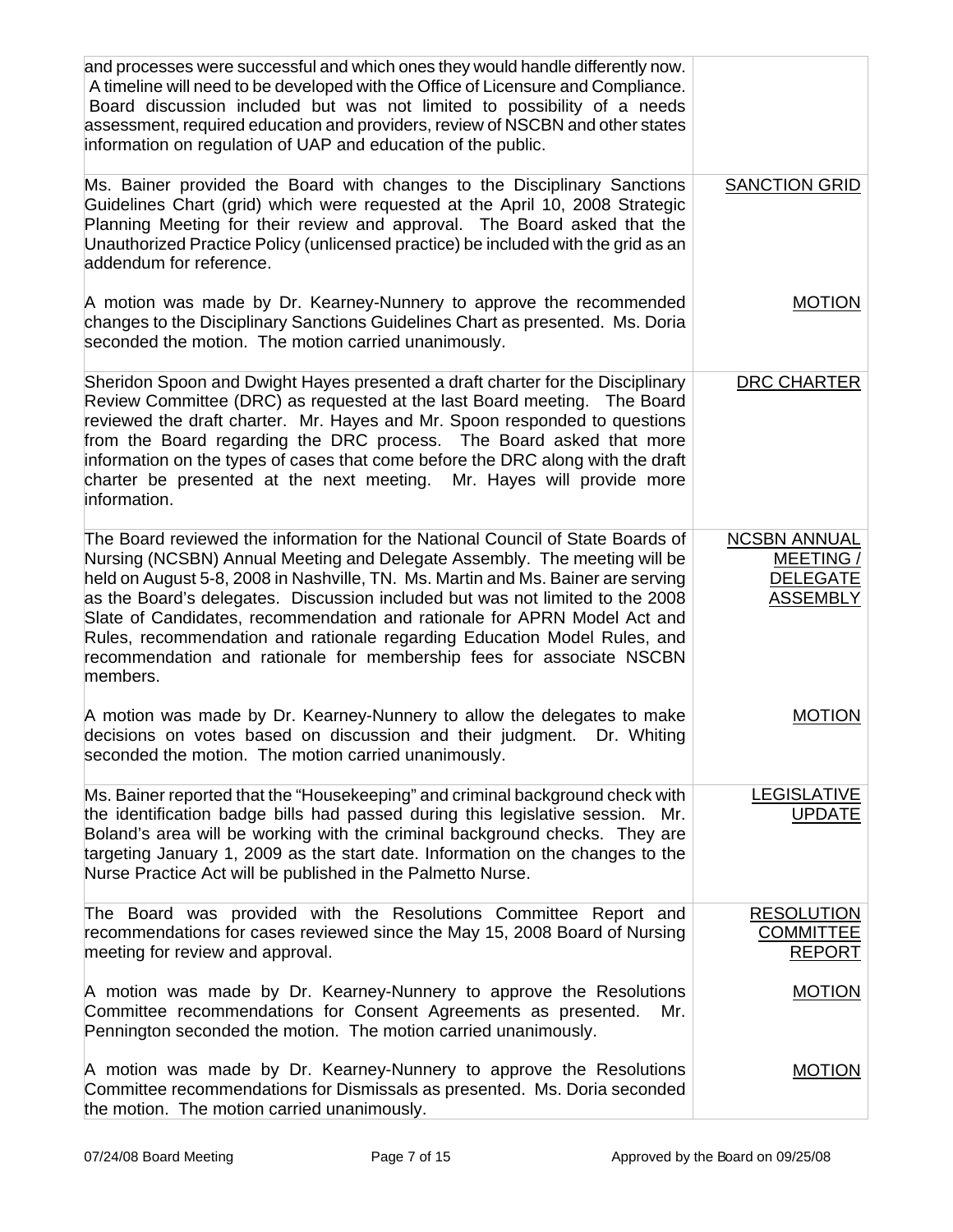| Respondent in Cases #2006-152 / #2006-327 requested to appear before the<br>Board to request license reinstatement.                                                                                                                                                                                                                                                                                     | <b>REQUEST FOR</b><br><b>REINSTATEMENT</b> |
|---------------------------------------------------------------------------------------------------------------------------------------------------------------------------------------------------------------------------------------------------------------------------------------------------------------------------------------------------------------------------------------------------------|--------------------------------------------|
| A motion was made by Ms. Doria in Cases #2006-152 / #2006-327 to reinstate<br>Respondent's license upon receipt of a written recommendation from the<br>Recovering Professional Program (RPP) as to Respondent's safety to return to<br>work.                                                                                                                                                           |                                            |
| A motion was made by Ms. Doria in Cases #2006-152 / #2006-327 to revise her<br>original motion to reinstate Respondent's license upon receipt of a written<br>recommendation from the Recovering Professional Program (RPP) as to<br>Respondent's safety to return to work to include completion of Pre-trial<br>Intervention (PTI). Dr Whiting seconded the motion. The motion carried<br>unanimously. | <b>MOTION</b>                              |
| Respondent in Case #2007-213 requested to have the Order of Temporary<br>Suspension (OTS) lifted.                                                                                                                                                                                                                                                                                                       | <b>REQUEST</b><br><b>TO LIFT OTS</b>       |
| A motion was made by Ms. Doria to go into executive session for the purpose of<br>receiving legal counsel on Case #2007-213. Ms. James seconded the motion.<br>The motion carried unanimously.                                                                                                                                                                                                          | <b>MOTION</b>                              |
| A motion was made to leave executive session. The motion received a second<br>and carried unanimously. No official actions were taken during executive session.                                                                                                                                                                                                                                         | <b>MOTION</b>                              |
| A motion was made by Mr. Pennington to lift the Order of Temporary Suspension<br>in Case #2007-213. Dr. Whiting seconded the motion. The motion carried<br>unanimously.                                                                                                                                                                                                                                 | <b>MOTION</b>                              |
| Respondent in Case #2008-229 appeared her memorandum of agreement for<br>unlicensed practice.                                                                                                                                                                                                                                                                                                           | <b>MEMORANDUM OF</b><br><b>AGREEMENT</b>   |
| A motion was made by Dr. Kearney-Nunnery to go into executive session for the<br>purpose of receiving legal counsel on Case #2008-229. Mr. Pennington seconded<br>the motion. The motion carried unanimously.                                                                                                                                                                                           | <b>MOTION</b>                              |
| A motion was made to leave executive session. The motion received a second<br>and carried unanimously. No official actions were taken during executive session.                                                                                                                                                                                                                                         | <b>MOTION</b>                              |
| A motion was made by Dr. Kearney-Nunnery in Case #2008-229 to issue a private<br>reprimand and a civil penalty of \$2,000 for practicing on a lapsed certification. Mr.<br>Pennington seconded the motion. The motion carried unanimously.                                                                                                                                                              | <b>MOTION</b>                              |
| The Respondent in Case #2007-72 appeared with legal counsel, Clifford Koon, Jr.<br>Recovering Professional Program (RPP) representative was present to respond<br>to questions in this case.                                                                                                                                                                                                            | <b>PANEL REPORT</b>                        |
| A motion was made by Dr. Kearney-Nunnery to go into executive session for the<br>purpose of receiving legal counsel on Case #2007-72. Mr. Pennington seconded<br>the motion. The motion carried unanimously.                                                                                                                                                                                            | <b>MOTION</b>                              |
| A motion was made to leave executive session. The motion received a second<br>and carried unanimously. No official actions were taken during executive session.                                                                                                                                                                                                                                         | <b>MOTION</b>                              |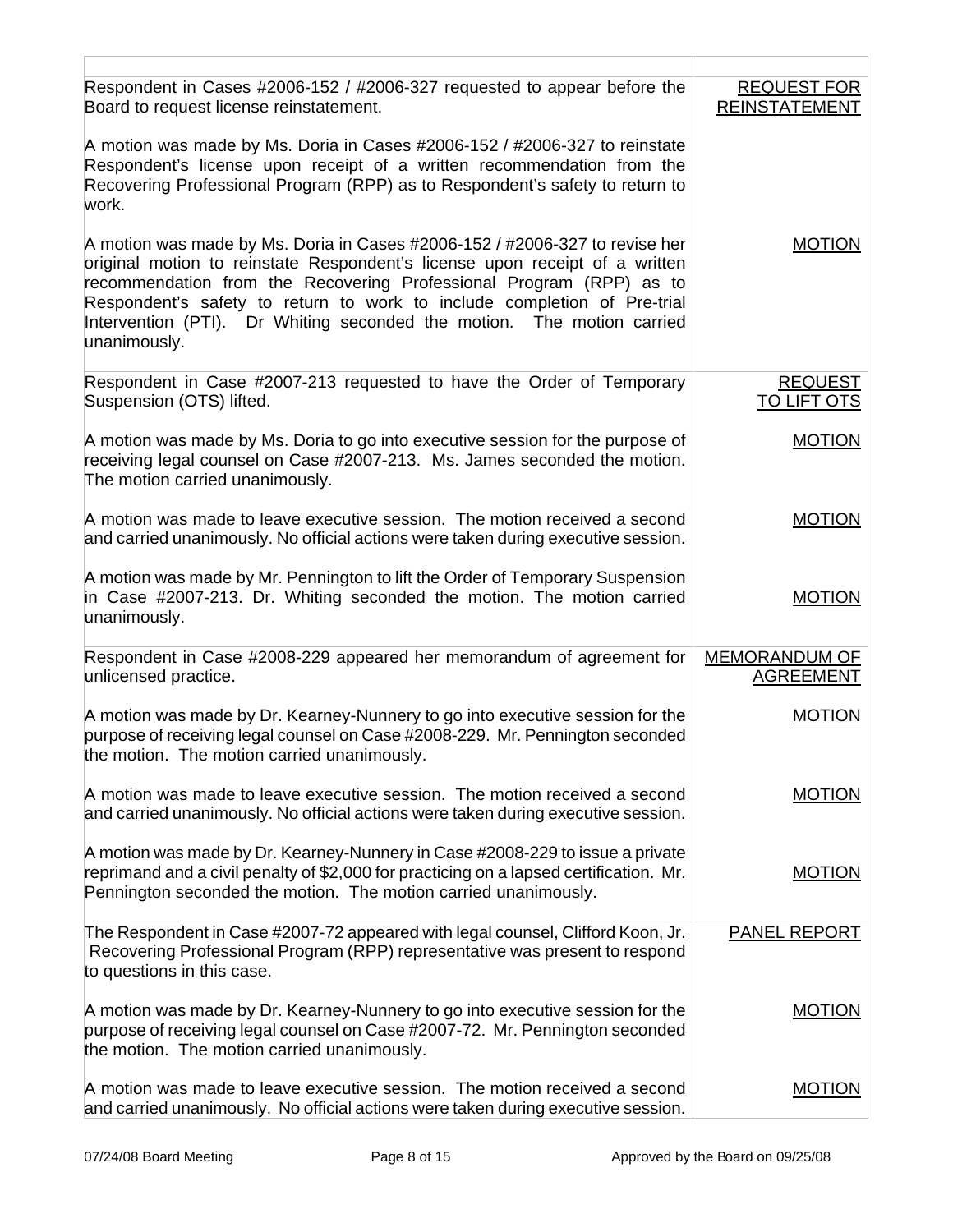| A motion was made by Dr. Kearney-Nunnery to accept Hearing Panel's findings of<br>fact, conclusions of law and amend their recommendation to indefinitely suspend<br>Respondent's license, however the suspension is immediately stayed,<br>Respondent's license shall be placed in a probationary status for not less than two<br>years, participate in the Recovering Professional Program for full five years,<br>Respondent must practice in a Board approved work setting under the on-site /<br>on-shift registered nurse supervision, no home based care, agency or telenursing<br>or telehealth, and quarterly employer reports in Case #2007-72. Mr. Pennington<br>seconded the motion. The motion carried unanimously. | <b>MOTION</b>                              |
|----------------------------------------------------------------------------------------------------------------------------------------------------------------------------------------------------------------------------------------------------------------------------------------------------------------------------------------------------------------------------------------------------------------------------------------------------------------------------------------------------------------------------------------------------------------------------------------------------------------------------------------------------------------------------------------------------------------------------------|--------------------------------------------|
| Respondent appeared before the Board to respond to questions on an<br>unsatisfactory employer report received by the Board.                                                                                                                                                                                                                                                                                                                                                                                                                                                                                                                                                                                                      | <b>MONITORING</b><br><b>NONCOMPLIANCE</b>  |
| A motion was made by Dr. Kearney-Nunnery to request an employer performance<br>evaluation and suggest that Respondent investigate other nursing opportunities<br>with the same restrictions of the current order. Mr. Pennington seconded the<br>motion. The motion carried unanimously.                                                                                                                                                                                                                                                                                                                                                                                                                                         | <b>MOTION</b>                              |
| Respondent appeared before the Board to request licensure reinstatement.<br>Respondent cites paragraph three of the order which states that the Board may<br>terminate the order.                                                                                                                                                                                                                                                                                                                                                                                                                                                                                                                                                | <b>REQUEST FOR</b><br><b>REINSTATEMENT</b> |
| A motion was made by Dr. Kearney-Nunnery to reinstate Respondent's license<br>after receipt of two favorable employer reports. Dr. Whiting seconded the motion.<br>The motion carried unanimously.                                                                                                                                                                                                                                                                                                                                                                                                                                                                                                                               | <b>MOTION</b>                              |
| Memoranda of Agreement regarding violation of previous Board orders were<br>presented for review and determination of sanctions. Respondents appeared<br>before the Board to respond to questions regarding their Memorandum of<br>Agreement. Recovering Professionals Program (RPP) representatives from were<br>present to respond to questions in cases regarding their clients.                                                                                                                                                                                                                                                                                                                                              | <b>MEMORANDA OF</b><br><b>AGREEMENT</b>    |
| A motion was made by Dr. Kearney-Nunnery in Cases #2007-427 / #2008-64 to<br>restart the five year agreement with the Recovering Professional Program (RPP)<br>and upon receipt of a written recommendation from the RPP as to Respondent's<br>safety to return to work reinstate Respondent's license. Ms. James seconded the<br>motion. The motion carried unanimously.                                                                                                                                                                                                                                                                                                                                                        | <b>MOTION</b>                              |
| A motion was made by Dr. Kearney-Nunnery in Case #2007-448 to issue a private<br>reprimand, civil penalty of \$100 and successful completion of a Board approved<br>ethics course and Legal Aspects of Nursing Workshop. Dr. Whiting seconded the<br>motion. The motion carried with one nay vote.                                                                                                                                                                                                                                                                                                                                                                                                                               | <b>MOTION</b>                              |
| A motion was made by Dr. Whiting to go into executive session for the purpose of<br>receiving legal counsel on Case #2007-103. Mr. Pennington seconded the motion.<br>The motion carried unanimously.                                                                                                                                                                                                                                                                                                                                                                                                                                                                                                                            | <b>MOTION</b>                              |
| A motion was made to leave executive session. The motion received a second<br>and carried unanimously. No official actions were taken during executive session.                                                                                                                                                                                                                                                                                                                                                                                                                                                                                                                                                                  | <b>MOTION</b>                              |
| A motion was made by Dr. Whiting in Case #2007-103 to allow Respondent to<br>practice under the Recovering Professional Program restrictions. Mr. Pennington<br>seconded the motion. The motion carried unanimously.                                                                                                                                                                                                                                                                                                                                                                                                                                                                                                             | <b>MOTION</b>                              |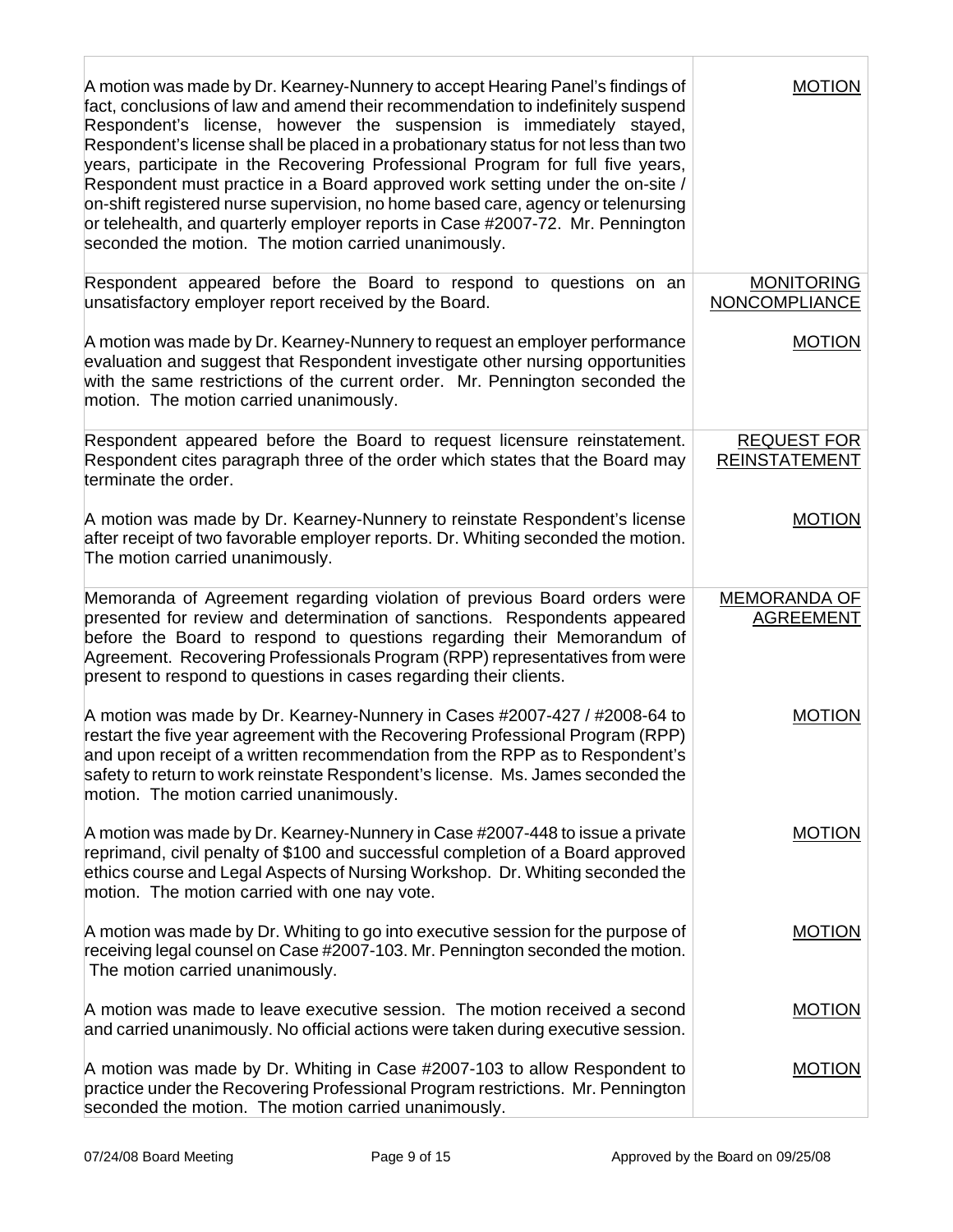| A motion was made by Dr. Whiting to go into executive session for the purpose of<br>receiving legal counsel on Cases #2007-89 / #2007-256. Dr. Kearney-Nunnery<br>seconded the motion. The motion carried unanimously.                                                                                                                                                  | MOTION        |
|-------------------------------------------------------------------------------------------------------------------------------------------------------------------------------------------------------------------------------------------------------------------------------------------------------------------------------------------------------------------------|---------------|
| A motion was made to leave executive session. The motion received a second<br>and carried unanimously. No official actions were taken during executive session.                                                                                                                                                                                                         | <b>MOTION</b> |
| A motion was made by Dr. Kearney-Nunnery in Cases #2007-89 / #2007-256 to<br>continue the suspension of Respondent's license and upon receipt of a written<br>recommendation from the Recovering Professional Program as to Respondent's<br>safety to return to work reinstate Respondent's license Dr. Whiting seconded the<br>motion. The motion carried unanimously. | <b>MOTION</b> |
| A motion was made by Dr. Kearney-Nunnery in Case #2008-54 to reinstate<br>Respondent's license upon receipt of a written recommendation from the<br>Recovering Professional Program as to Respondent's safety to return to work. Dr.<br>Whiting seconded the motion. The motion carried unanimously.                                                                    | <b>MOTION</b> |
| A motion was made by Dr. Kearney-Nunnery in Case #2007-381 to reinstate<br>Respondent's license upon receipt of a written recommendation from the<br>Recovering Professional Program as to Respondent's safety to return to work. Dr.<br>Whiting seconded the motion. The motion carried unanimously.                                                                   | <b>MOTION</b> |
| A motion was made by Dr. Whiting in Case #2007-195 issue a private reprimand,<br>civil penalty of \$150 and successful completion of a Board approved ethics course<br>and Legal Aspects of Nursing Workshop. Dr. Kearney-Nunnery seconded the<br>motion. The motion carried unanimously.                                                                               | <b>MOTION</b> |
| A motion was made by Dr. Kearney-Nunnery in the case of an advanced practice<br>registered nurse who practiced from April 30, 2008 until June 6, 2008 on an<br>expired license to issue a private reprimand and a civil penalty of \$1,000 payable<br>within six months. Mr. Pennington seconded the motion. The motion carried<br>unanimously.                         | <b>MOTION</b> |
| A motion was made by Dr. Whiting in the case of a licensed practical nurse who<br>practiced from July 13, 2007 until April 23, 2008 on an expired license to issue a<br>private reprimand and a civil penalty of \$1,000 payable within twenty-four months.<br>Dr. Kearney-Nunnery seconded the motion. The motion carried unanimously.                                 | <b>MOTION</b> |
| A motion was made by Dr. Kearney-Nunnery to go into executive session for the<br>purpose of receiving legal counsel the case of a registered nurse who practiced<br>from April 30, 2006 until December 2007 on an expired license. Mr. Pennington<br>seconded the motion. The motion carried unanimously.                                                               | <b>MOTION</b> |
| A motion was made to leave executive session. The motion received a second<br>and carried unanimously. No official actions were taken during executive session.                                                                                                                                                                                                         | <b>MOTION</b> |
| A motion was made by Mr. Pennington of a registered nurse who practiced from<br>April 30, 2006 until December 2007 on an expired license to issue a public<br>reprimand and a civil penalty of \$2,500 payable within eighteen months. Dr.<br>Whiting seconded the motion. The motion carried unanimously.                                                              | <b>MOTION</b> |
| Action in the case of a registered nurse who practiced on an expired license was                                                                                                                                                                                                                                                                                        |               |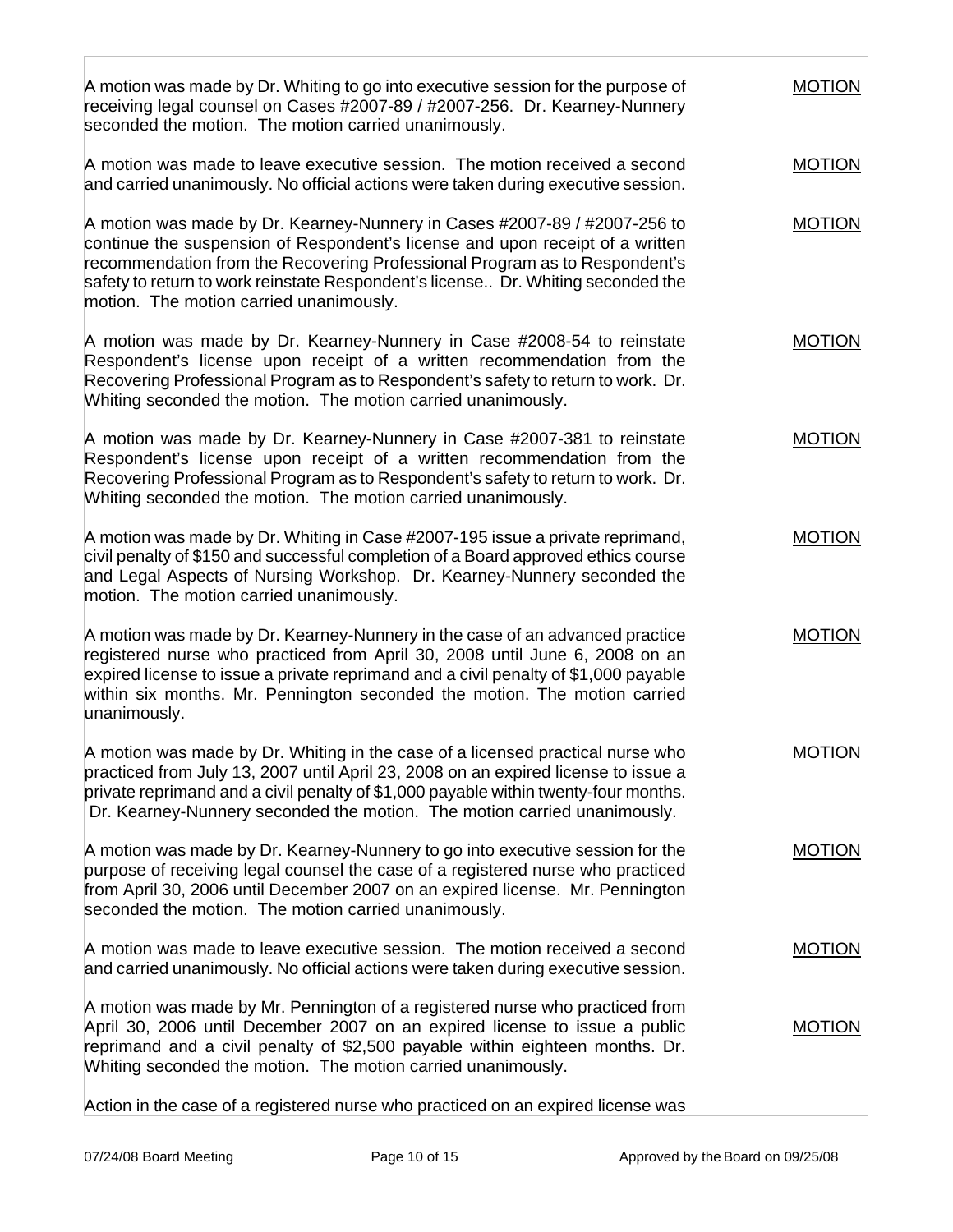| deferred pending 30 day notice of the hearing.                                                                                                                                                                                                                                                                                                                                                                             |                      |
|----------------------------------------------------------------------------------------------------------------------------------------------------------------------------------------------------------------------------------------------------------------------------------------------------------------------------------------------------------------------------------------------------------------------------|----------------------|
| Action in the case of a licensed practical nurse who practiced on an expired<br>license was deferred pending 30 day notice of the hearing.                                                                                                                                                                                                                                                                                 |                      |
| A motion was made by Dr. Whiting in the case of a registered nurse who practiced<br>for two years on an expired license to issue a private reprimand and a civil penalty<br>of \$2,000 payable within twelve months. Dr. Kearney-Nunnery seconded the<br>motion. The motion carried unanimously.                                                                                                                           | <b>MOTION</b>        |
| A motion was made by Dr. Kearney-Nunnery in the case of an advanced practice<br>registered nurse who practiced from April 30, 2008 until June 16, 2008 on an<br>expired license and prescriptive authority to issue a private reprimand and a civil<br>penalty of \$1,000 payable within twelve months. Dr. Whiting seconded the<br>motion. The motion carried unanimously.                                                | <b>MOTION</b>        |
| A motion was made by Dr. Whiting in the case of a licensed practical nurse who<br>practiced from April 30, 2006 until March 31, 2008 on an expired license to issue a<br>private reprimand and a civil penalty of \$2,000 payable within twelve months. Dr.<br>Kearney-Nunnery seconded the motion. The motion carried unanimously.                                                                                        | <b>MOTION</b>        |
| A motion was made by Dr. Kearney-Nunnery in the case of a registered nurse<br>who practiced from April 30, 2006 until February 2008 on an expired license to<br>issue a private reprimand and a civil penalty of \$2,000 payable within twelve<br>months. Dr. Whiting seconded the motion. The motion carried unanimously.                                                                                                 | <b>MOTION</b>        |
| Action in the case of a memorandum of agreement for licensed practical nurse<br>was deferred pending 30 day notice of the hearing.                                                                                                                                                                                                                                                                                         |                      |
| The Board reviewed cases and Hearing Panel's findings of fact, conclusions of<br>law and recommendations. Recovering Professionals Program representatives<br>from were present to respond to questions in cases regarding their clients.                                                                                                                                                                                  | <b>PANEL REPORTS</b> |
| A motion was made by Dr. Kearney-Nunnery in Case #2007-436 to accept<br>Hearing Panel's findings of fact, conclusions of law and recommendation to<br>indefinitely suspend Respondent's license, for Respondent to re-enroll with the<br>Recovering Professionals Program, license may be reinstated upon petition and<br>appearance before the Board. Dr. Whiting seconded the motion. The motion<br>carried unanimously. | <b>MOTION</b>        |
| Action in Case #2007-294 was deferred pending 30 day notice of hearing.<br>Action in Case #2007-321 was deferred pending 30 day notice of hearing.<br>Action in Case #2007-327 was deferred pending 30 day notice of hearing.                                                                                                                                                                                              |                      |
| A motion was made by Dr. Whiting in Case #2005-191 to accept Hearing Panel's<br>findings of fact, conclusions of law and recommendation to require documentation<br>that Respondent's nursing license in Rhode Island has been reinstated and is in<br>good standing. Mr. Pennington seconded the motion. The motion carried<br>unanimously.                                                                               | <b>MOTION</b>        |
| A motion was made by Mr. Pennington in Case #2007-225 to accept Hearing<br>Panel's findings of fact, conclusions of law and recommendation to indefinitely<br>suspend Respondent's license. Dr. Whiting seconded the motion. The motion<br>carried unanimously.                                                                                                                                                            | <b>MOTION</b>        |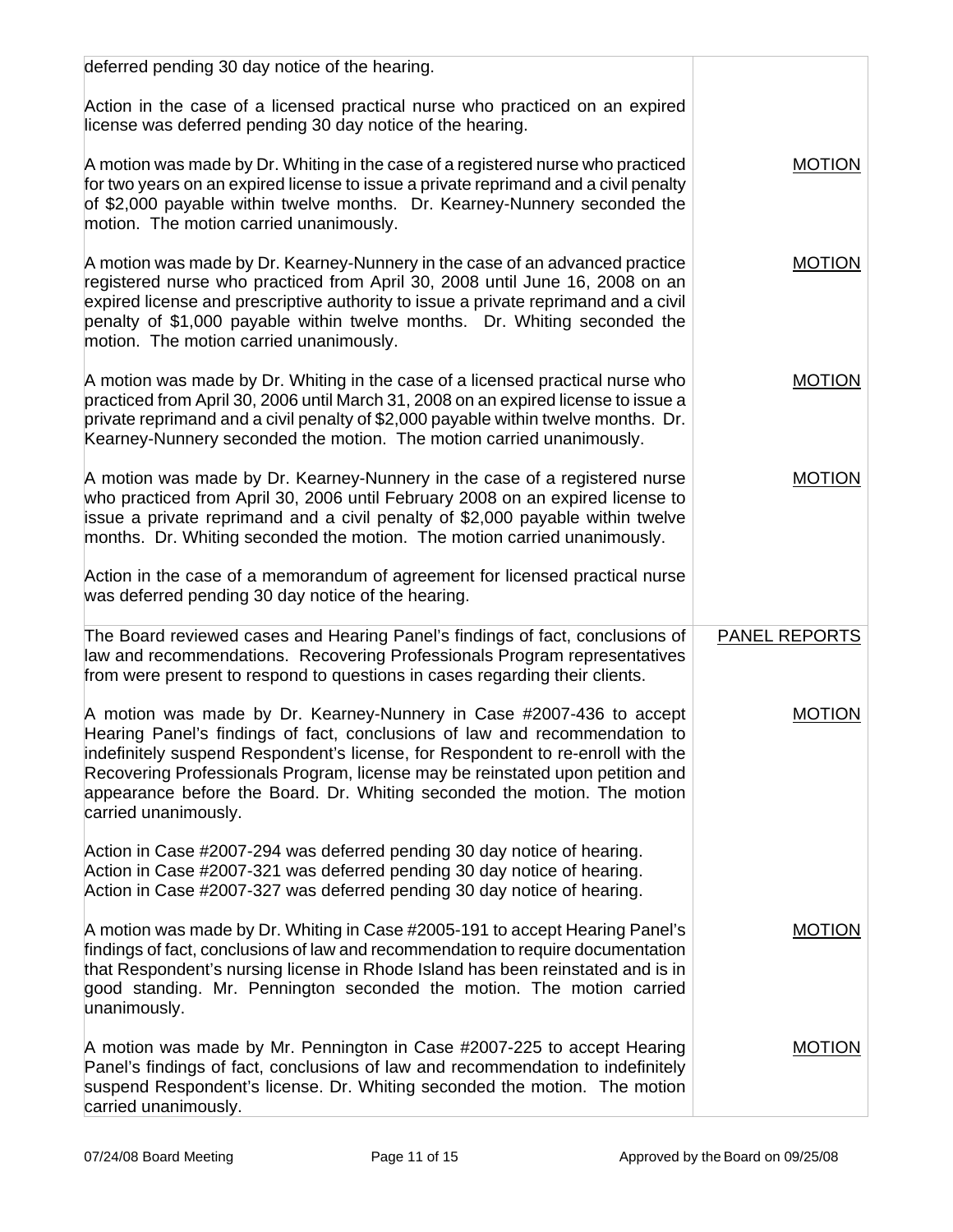| The Office of General Counsel and Compliance/Monitoring Section provided the<br>Board with public and private consent agreements for their review and<br>consideration. These consent agreements were signed by respondents in lieu of<br>disciplinary hearings. The Board may accept the agreement as presented, amend<br>the agreement or reject the agreement. Respondents may sign the consent<br>agreement amended by the Board but have the right to request a panel hearing in<br>lieu of signing the amended agreement. | <b>CONSENT</b><br><b>AGREEMENTS</b> |
|---------------------------------------------------------------------------------------------------------------------------------------------------------------------------------------------------------------------------------------------------------------------------------------------------------------------------------------------------------------------------------------------------------------------------------------------------------------------------------------------------------------------------------|-------------------------------------|
| A motion was made Dr. Kearney-Nunnery to accept public consent agreements<br>for Case #2004-324, Case #2007-509, Case #2007-100, Case #2006-423, Case<br>#2005-151, Case #2008-107, Case #2005-7, Case #2008-227, Case #2008-61,<br>Case #2007-266, Case #2006-243, Case #2007-443, Case #2005-372, Case<br>#2007-460, Case #2007-458, Case #2008-91, and Case #2008-32. Dr. Whiting<br>seconded the motion. The motion carried unanimously.                                                                                    | <b>MOTION</b>                       |
| A motion was made to accept the consent agreement in Case #2008-36 with a<br>correction. Dr. Whiting seconded the motion. The motion carried unanimously.                                                                                                                                                                                                                                                                                                                                                                       | <b>MOTION</b>                       |
| After discussion a motion was made by Dr. Kearney-Nunnery to accept public<br>consent agreements in Case #2008-21 and Case #2007-415. Mr. Pennington<br>seconded the motion. The motion carried unanimously.                                                                                                                                                                                                                                                                                                                    | <b>MOTION</b>                       |
| After discussion a motion was made by Dr. Kearney-Nunnery to reject the public<br>consent agreement in Cases #2003-393 /#2008-6 with the recommendation that a<br>narcotics restriction be added. Dr. Whiting seconded the motion. The motion<br>carried unanimously.                                                                                                                                                                                                                                                           | <b>MOTION</b>                       |
| After discussion a motion was made by Dr. Kearney-Nunnery to reject the public<br>consent agreement in Case #2007-501 and to recommend an increase in the fine.<br>Mr. Pennington seconded the motion. The motion carried unanimously.                                                                                                                                                                                                                                                                                          | <b>MOTION</b>                       |
| After discussion a motion was made by Dr. Whiting to reject the public consent<br>agreement in Case #2008-27 and to recommend adding a \$250 fine.<br>Mr.<br>Pennington seconded the motion. The motion carried unanimously.                                                                                                                                                                                                                                                                                                    | <b>MOTION</b>                       |
| A motion was made Dr. Kearney-Nunnery to accept the private consent<br>agreements for Case #2006-480, Case #2008-43, Case #2008-20, Case #2007-<br>423, Case #2008-75, Case #2006-221, Case #2007-500, Case #2005-215, Case<br>#2007-490, Case #2008-60, Case #2006-440, Case #2008-101, Case #2007-370,<br>Case #2008-26, Case #2008-35, Case #2007-460, Case #2008-77, Case #2007-<br>297, Case #2007-186, and Case #2007-405. Dr. Whiting seconded the motion.<br>The motion carried unanimously.                            | <b>MOTION</b>                       |
| A motion was made Dr. Kearney-Nunnery to accept the consent agreements for<br>unlicensed practice in six cases. Dr. Whiting seconded the motion. The motion<br>carried unanimously.                                                                                                                                                                                                                                                                                                                                             | <b>MOTION</b>                       |
| The next meeting of the South Carolina Board of Nursing will be on September<br>25-26, 2008.                                                                                                                                                                                                                                                                                                                                                                                                                                    | <b>ADJOURNMENT</b>                  |
| A motion was made by Mr. Pennington to adjourn the Board Meeting at 7:30 p.m.<br>on July 24, 2008. Dr. Kearney-Nunnery seconded the motion. The motion carried<br>unanimously.                                                                                                                                                                                                                                                                                                                                                  | <b>MOTION</b>                       |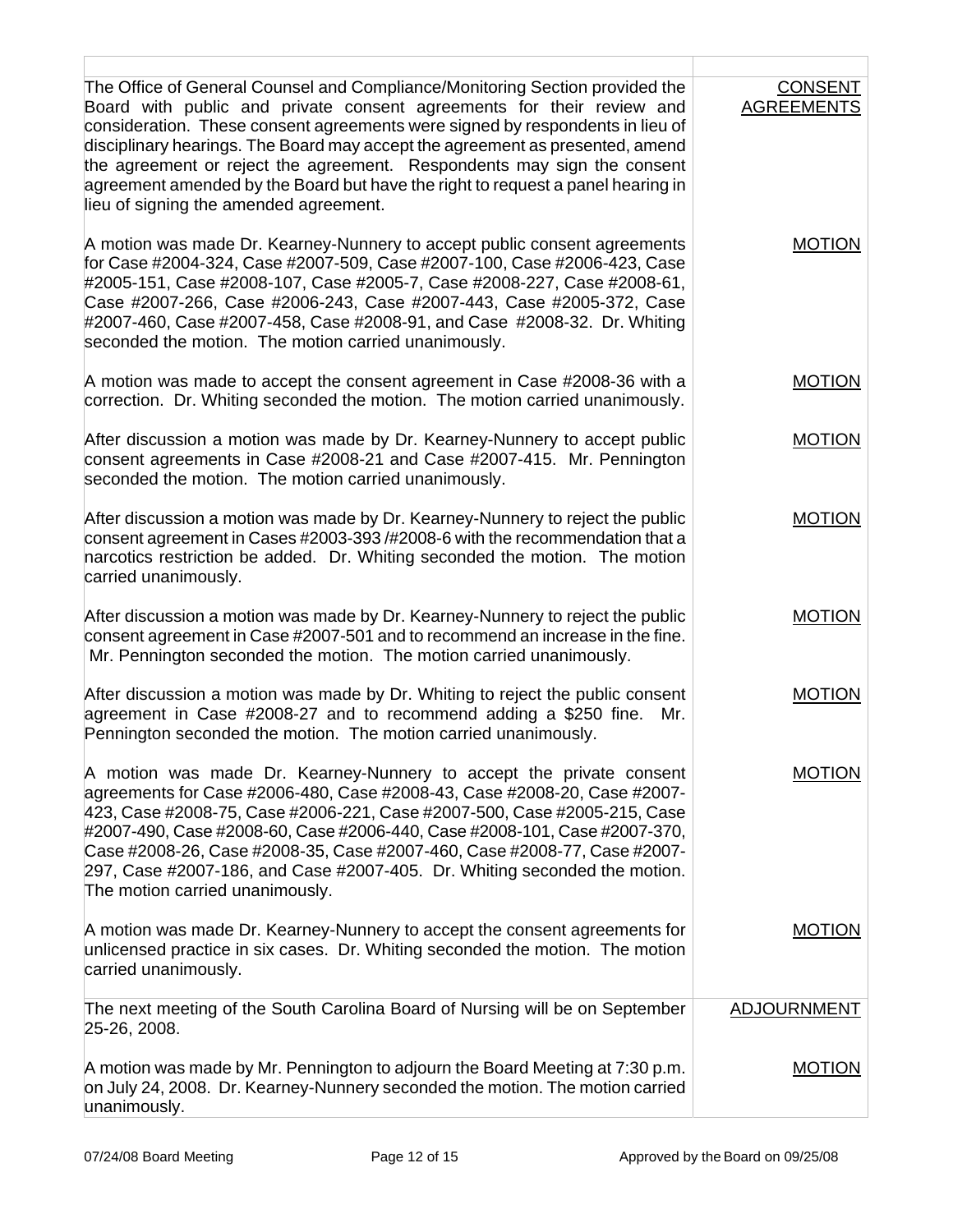| <b>Respectfully Submitted</b>                          |  |
|--------------------------------------------------------|--|
| Dottie Buchanan, APM<br>Assistant to the Administrator |  |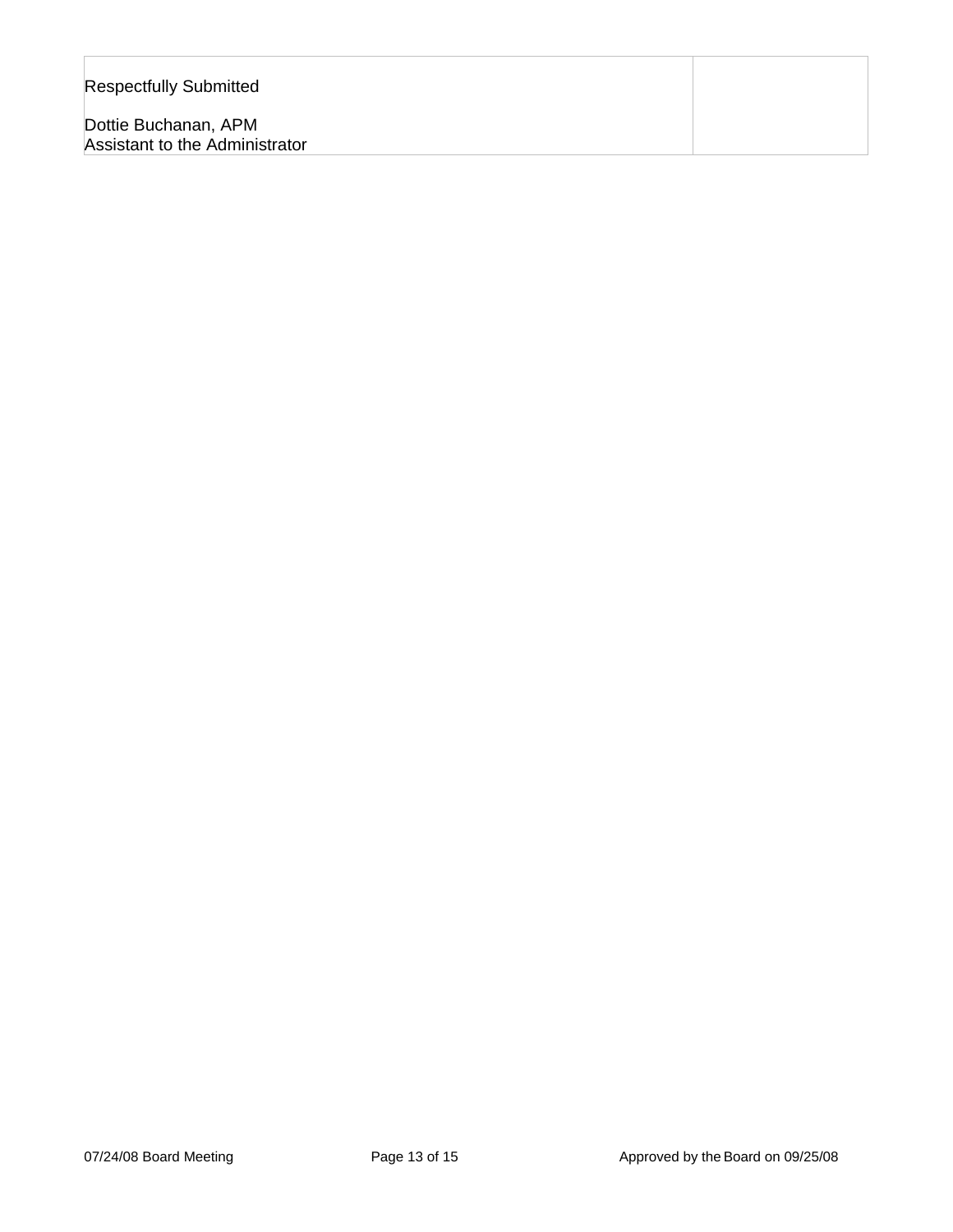# SC Department of Labor, Licensing and Regulation **SOUTH CAROLINA STATE BOARD OF NURSING**

*The mission of the State Board of Nursing for South Carolina is the protection of public health, safety, and welfare by assuring safe and competent practice of nursing.*

| <b>DATE/PLACE OF MEETING</b> | July 24, 2008<br>110 Centerview Dr, Kingstree Bldg., Room 108, Columbia SC 29210                                      |                                                |
|------------------------------|-----------------------------------------------------------------------------------------------------------------------|------------------------------------------------|
| <b>BOARD MEMBERS:</b>        | Brenda Martin, RN, Board President<br>C. Lynn Lewis, RN, Board Vice President<br>Trey Pennington, MBA Board Secretary |                                                |
|                              | Debra Doria, LPN<br>Carrie Houser James, RN                                                                           | Rose Kearney-Nunnery, RN<br>Sylvia Whiting, RN |

# **AGENDA**

### **Thursday, July 24, 2008**

- **8:30 a.m.** Call to Order
- **8:30 a.m**. **Review/Approval:** Full Agenda

**Review/Approval:** Consent Agenda

**Review/Approval:** Board Meeting Minutes

- **8:40 a.m. Discussion / Action Topics**
- **10:00 a.m. For Action:** South University
	- a. Proposed New Baccalaureate Degree Nursing Program Site Survey Report
	- b. South University Site Survey Response Materials Submitted/ Reviewed by ACON
	- **10:15 a.m. For Action:** Request for Approval to Supervise Four Nurse Practitioners -Minute Clinic

**10:30 a.m. For Action:** ACON Bylaws Update

- **10:45 a.m. Continuation Discussion / Action Topics**
- **12:00 p.m. 1:00 p.m.** *Lunch*

#### **1:00 p.m**. **Review/Approval:** Resolutions Guidelines Board Report (Meadows) b. Approval of Consent Agreements

c. Approval of Dismissals

**For Action:** Final Order Hearings (Frierson and Hayes)

**For Action:** Consent Agreements (Hayes)